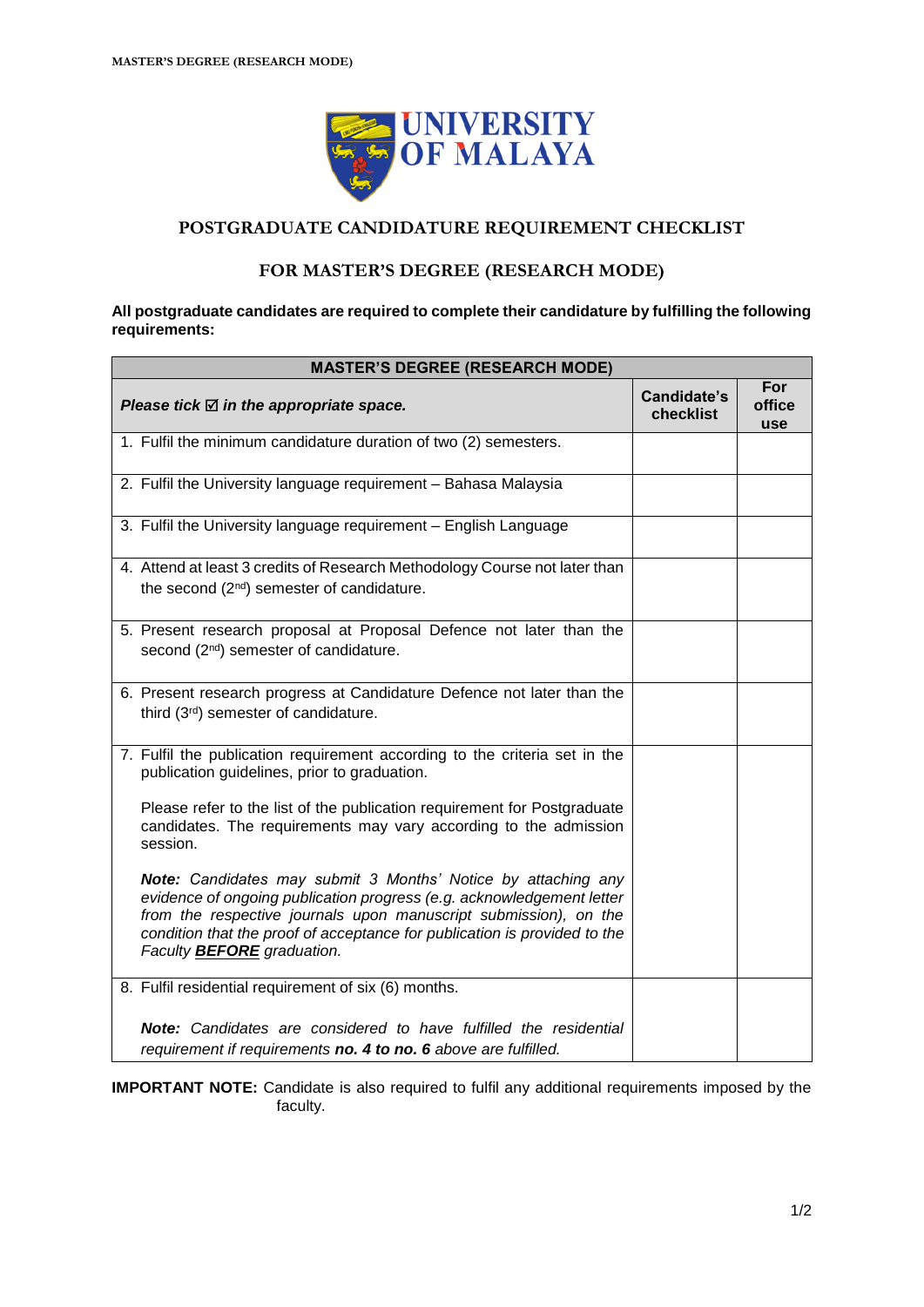**Submitted by:**

**Signature of Candidate**

Name of Candidate & Matric no.:

Date:

**Verified by:**

**Signature of Supervisor Signature of PTj's Assistant Registrar**

Name of Supervisor: Name of Assistant Registrar:

Date: Date: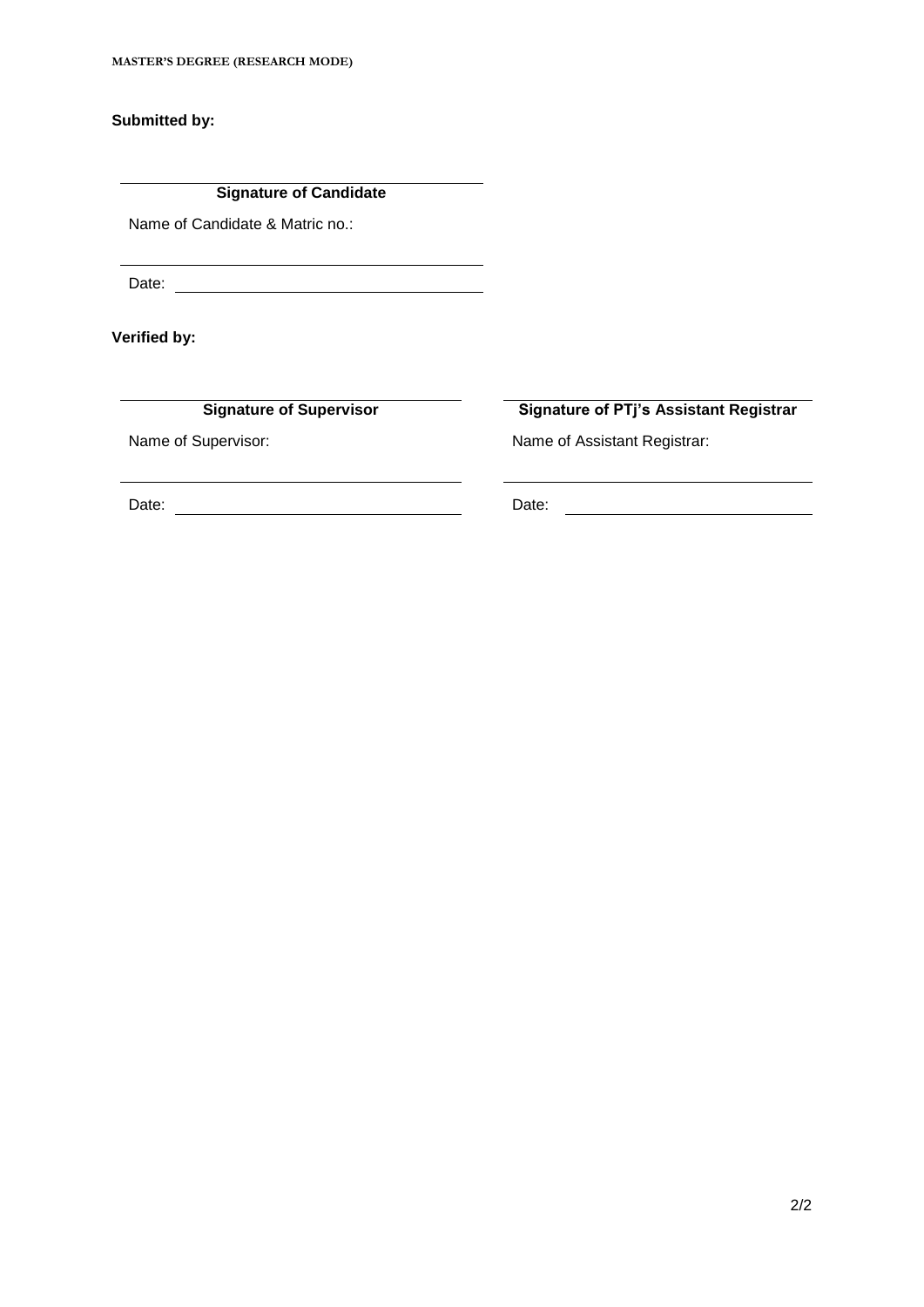# **PUBLICATION REQUIREMENT FOR POSTGRADUATE CANDIDATE BY RESEARCH**

| <b>ADMISSION SESSION</b>  | <b>SEMESTER</b> | <b>MASTER CANDIDATE</b>                                                                                                                                                                                                                                                                                                                                                                                                                                                                                                                                                                                                                                                                                                                                                                                                                                                                                                                                                                                                                                                 |  |
|---------------------------|-----------------|-------------------------------------------------------------------------------------------------------------------------------------------------------------------------------------------------------------------------------------------------------------------------------------------------------------------------------------------------------------------------------------------------------------------------------------------------------------------------------------------------------------------------------------------------------------------------------------------------------------------------------------------------------------------------------------------------------------------------------------------------------------------------------------------------------------------------------------------------------------------------------------------------------------------------------------------------------------------------------------------------------------------------------------------------------------------------|--|
| 2006/2007<br>and previous | I and II        | <b>Exempted from publication requirement</b>                                                                                                                                                                                                                                                                                                                                                                                                                                                                                                                                                                                                                                                                                                                                                                                                                                                                                                                                                                                                                            |  |
| 2007/2008                 | I and II        | Master's candidates must present papers on their                                                                                                                                                                                                                                                                                                                                                                                                                                                                                                                                                                                                                                                                                                                                                                                                                                                                                                                                                                                                                        |  |
| 2008/2009                 |                 | research at least once in national or international<br>conferences.<br>However, if the candidates have produced any<br>publications from their research, they can be<br>exempted from the above requirement.                                                                                                                                                                                                                                                                                                                                                                                                                                                                                                                                                                                                                                                                                                                                                                                                                                                            |  |
|                           | Ш               | Master's candidate must show proof of submission of                                                                                                                                                                                                                                                                                                                                                                                                                                                                                                                                                                                                                                                                                                                                                                                                                                                                                                                                                                                                                     |  |
| 2009/2010                 | I and II        | at least one (1) paper for publication in ISI journal<br>prior to viva-voce and the Committee of Examiners<br>meeting.                                                                                                                                                                                                                                                                                                                                                                                                                                                                                                                                                                                                                                                                                                                                                                                                                                                                                                                                                  |  |
| 2010/2011                 | I and II        |                                                                                                                                                                                                                                                                                                                                                                                                                                                                                                                                                                                                                                                                                                                                                                                                                                                                                                                                                                                                                                                                         |  |
| 2011/2012                 | I and II        |                                                                                                                                                                                                                                                                                                                                                                                                                                                                                                                                                                                                                                                                                                                                                                                                                                                                                                                                                                                                                                                                         |  |
|                           | I               |                                                                                                                                                                                                                                                                                                                                                                                                                                                                                                                                                                                                                                                                                                                                                                                                                                                                                                                                                                                                                                                                         |  |
| 2012/2013                 | $\mathbf{II}$   | Master's candidates pursuing programmes in the field of<br>Sciences must show proof of acceptance for                                                                                                                                                                                                                                                                                                                                                                                                                                                                                                                                                                                                                                                                                                                                                                                                                                                                                                                                                                   |  |
| 2013/2014<br>and onwards  | I and II        | publication of at least one (1) article in journals<br>indexed by Thomson Reuters Web of Science (WoS)<br>(according to the criteria set in the publication<br>guidelines), prior to graduation.<br>Master's candidates pursuing programmes in the field of<br>Social Sciences must show proof of acceptance for<br>publication as per the following (according to the criteria<br>set in the publication guidelines), prior to graduation:<br>(a) at least one (1) article in journals indexed by<br>Thomson Reuters Web of Science (WoS)<br>or;<br>(b) at least one (1) book published by publishers listed<br>in the Thomson Reuters Web of Science (WoS)<br>Master Book List or by University of Malaya Press<br>or Dewan Bahasa dan Pustaka or any publishers<br>recognized by the Faculty<br>or;<br>at least one (1) publication in Category A or B<br>(c)<br>refereed journals, or book chapters as follows:<br><b>Articles in Category A journals:</b><br>$\bullet$<br>Journals indexed in the Scopus citation<br>database; or the ERA Journal List (Australian |  |
|                           |                 | <b>Articles in Category B journals:</b><br>Journals published by University or scholarly                                                                                                                                                                                                                                                                                                                                                                                                                                                                                                                                                                                                                                                                                                                                                                                                                                                                                                                                                                                |  |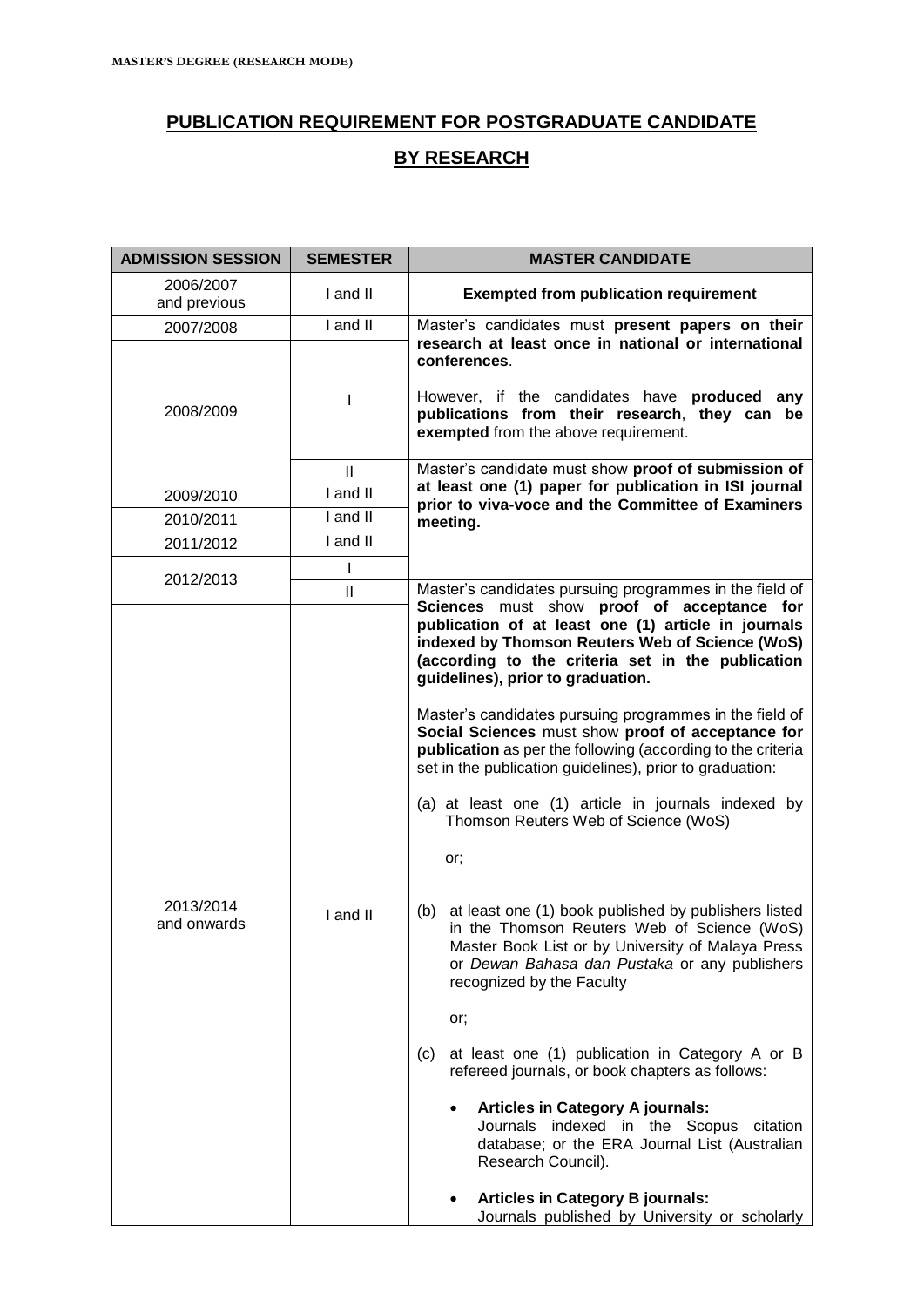| <b>ADMISSION SESSION</b> | <b>SEMESTER</b> | <b>MASTER CANDIDATE</b>                                                                                                                                                                                                                                                                                                                                     |  |
|--------------------------|-----------------|-------------------------------------------------------------------------------------------------------------------------------------------------------------------------------------------------------------------------------------------------------------------------------------------------------------------------------------------------------------|--|
|                          |                 | publishers or listed in MyJurnal (Malaysian<br>Journal Management System). (List of Category<br>B journals must be recognized by the Faculty).                                                                                                                                                                                                              |  |
|                          |                 | Book chapters in different books:<br>Book chapters published by publishers listed in<br>the Thomson Reuters Web of Science (WoS)<br>Master Book List, or by University of Malaya<br>Press or Dewan Bahasa dan Pustaka or any<br>publishers recognized by the Faculty. Two (2)<br>book chapters in different books are equivalent<br>to one (1) publication. |  |
| 2017/2018                |                 | Master's candidates pursuing programmes in the field of<br>Sciences must show proof of acceptance for<br>publication of at least one (1) article in journals<br>indexed by Thomson Reuters Web of Science (WoS)<br>(according to the criteria set in the publication<br>guidelines), prior to graduation.                                                   |  |
|                          |                 | Master's candidates pursuing programmes in the field of<br>Social Sciences must show proof of acceptance for<br>publication as per the following (according to the<br>criteria set in the publication guidelines), prior to<br>graduation:                                                                                                                  |  |
|                          |                 | (a) at least one (1) article in journals indexed by<br>Thomson Reuters Web of Science (WoS)                                                                                                                                                                                                                                                                 |  |
|                          |                 | or;                                                                                                                                                                                                                                                                                                                                                         |  |
|                          |                 | at least one (1) book published by publishers listed<br>(b)<br>in the Thomson Reuters Web of Science (WoS)<br>Master Book List or by University of Malaya Press<br>or Dewan Bahasa dan Pustaka or any publishers<br>recognized by the Faculty                                                                                                               |  |
| and onwards              |                 | or;                                                                                                                                                                                                                                                                                                                                                         |  |
|                          |                 | at least one (1) publication in Category A or B<br>(c)<br>refereed journals, or book chapters as follows:                                                                                                                                                                                                                                                   |  |
|                          |                 | <b>Articles in Category A journals:</b><br>Journals indexed in the Scopus<br>citation<br>database.                                                                                                                                                                                                                                                          |  |
|                          |                 | <b>Articles in Category B journals:</b><br>٠<br>Journals published by University or scholarly<br>publishers or listed in MyJurnal (Malaysian<br>Journal Management System). (List of Category<br>B journals must be recognized by the Faculty).                                                                                                             |  |
|                          |                 | Book chapters in different books:<br>Book chapters published by publishers listed in<br>the Thomson Reuters Web of Science (WoS)<br>Master Book List, or by University of Malaya<br>Press or Dewan Bahasa dan Pustaka or any<br>publishers recognized by the Faculty. Two (2)<br>book chapters in different books are equivalent<br>to one (1) publication. |  |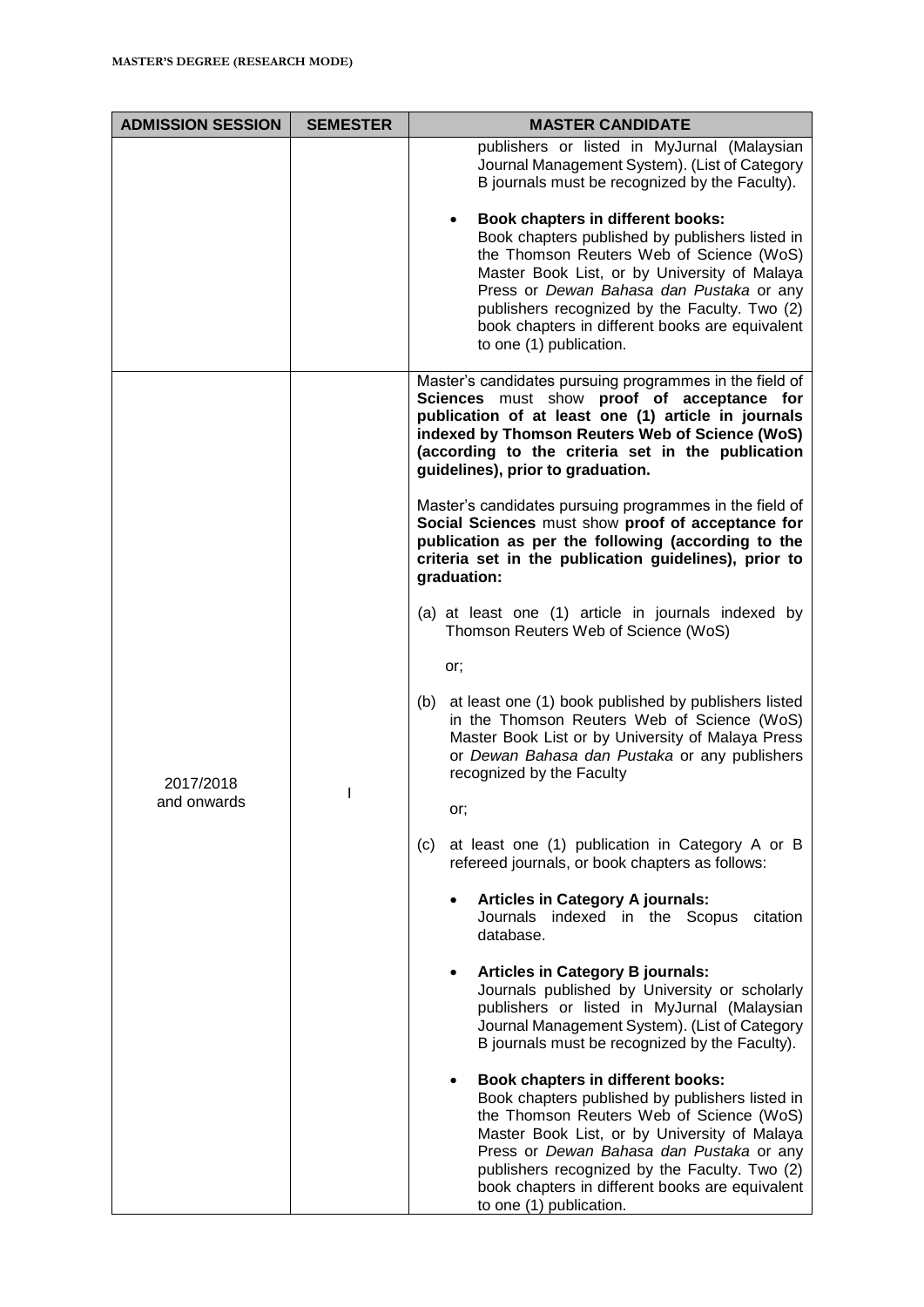### **GUIDELINES FOR PUBLICATION IN FULFILMENT OF GRADUATION REQUIREMENTS FOR POSTGRADUATE CANDIDATES (Senate Approval on 24.8.2017)**

Publication(s) produced by postgraduate candidates in fulfilment of graduation requirements must comply with the following criteria:

| <b>CRITERIA</b>                          | <b>REMARK</b>                                                                                                                                                                                                                                                                                                                                                                                                                                                                                                                                                                                                                                                                                                                                                                                                                                                                                                                                                                |  |
|------------------------------------------|------------------------------------------------------------------------------------------------------------------------------------------------------------------------------------------------------------------------------------------------------------------------------------------------------------------------------------------------------------------------------------------------------------------------------------------------------------------------------------------------------------------------------------------------------------------------------------------------------------------------------------------------------------------------------------------------------------------------------------------------------------------------------------------------------------------------------------------------------------------------------------------------------------------------------------------------------------------------------|--|
| <b>Type</b><br>of<br><b>Publications</b> | (1) Research article or review article in journals indexed in:<br>Science<br>$(a)$ Web<br>Ωf<br>Core<br>Collection<br>databases<br>(https://apps.webofknowledge.com)<br>• Science Citation Index Expanded™,<br>• Social Sciences Citation Index® and<br>• Arts & Humanities Citation Index®<br>(b) Scopus (https://www.scopus.com/); or<br>*Malaysian Citation Index (MyCite) (http://www.mycite.my/)<br>(c)<br>(2) *Books published by publishers listed in:<br>$(a)$ Web<br>Science<br>(WoS)<br>List<br>of<br>Master<br>Book<br>(http://wokinfo.com/mbl/publishers/)<br>(b) Malaysian Scholarly Publishing Council or Majlis Penerbitan Ilmiah<br>(https://www.um.edu.my/research-and-<br>Malaysia<br>(MAPIM)<br>community/information-for-researchers/downloads/myra)<br>(c) Any publishers listed and recognized by Academic Responsible Centre<br>(PT <sub>i</sub> )<br>*Only applicable to candidates pursuing programmes in the field of Arts and Social<br>Sciences. |  |
| <b>Authorship</b>                        | Publications must be published with the supervisor(s). The supervisor shall act<br>as the corresponding author. In the event that the candidate has more than one<br>supervisor, one of them shall be the corresponding author.<br>The candidate must be the first author or either the second or subsequent author<br>after the supervisor(s), or the first student author. In the event, two or more<br>candidates co-authored in an article, only one candidate is allowed to use this<br>article to fulfil his/her graduation requirement.                                                                                                                                                                                                                                                                                                                                                                                                                               |  |
| <b>Authorship</b><br><b>Agreement</b>    | Candidate must provide a copy of authorship document that was submitted to the<br>respective publishers (e.g. Authorship Agreement/Form or Statement of<br>Authorship or cover letter of article submission), confirming all the named authors<br>has agreed to publication.                                                                                                                                                                                                                                                                                                                                                                                                                                                                                                                                                                                                                                                                                                 |  |